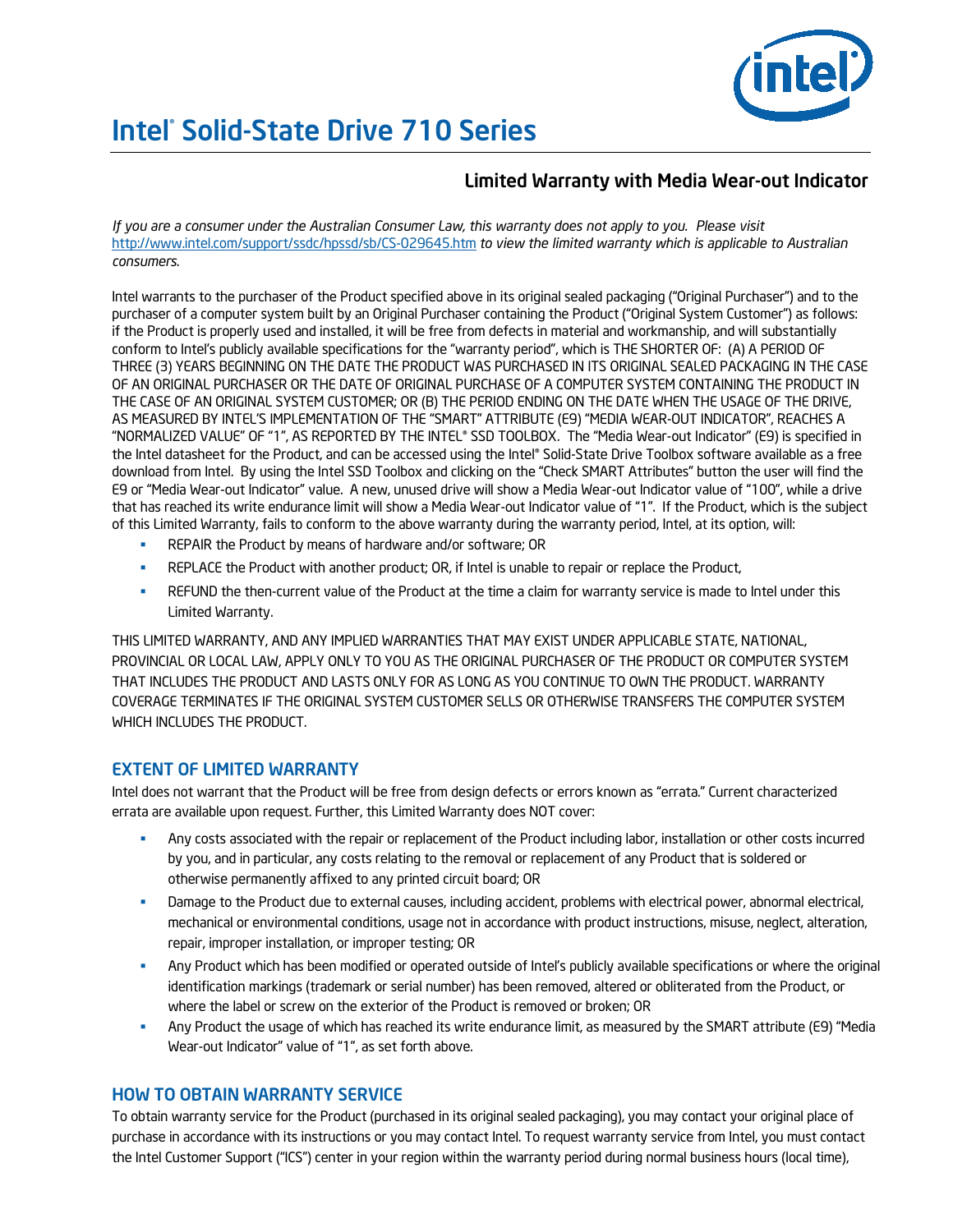

excluding holidays and return the Product to the designated ICS center. (See below for information regarding how to contact ICS in your region.) Please be prepared to provide:

- 1. Your name, mailing address, email address and telephone numbers
- 2. Proof of purchase
- 3. Model name and product identification number found on the Product
- 4. if applicable, a description of the computer system including the brand and model
- 5. An explanation of the problem

The ICS representative may need additional information from you depending on the nature of the problem. Upon ICS's verification that the Product is eligible for warranty service, you will be issued a Return Material Authorization ("RMA") number and provided with instructions for returning the Product to the designated ICS center. When you return the Product to the ICS center, you must include the RMA number on the outside of the package. Intel will not accept any returned Product without an RMA number, or that has an invalid RMA number, on the package. You must deliver the returned Product to the designated ICS center in the original or equivalent packaging, with shipping charges pre-paid (within the USA), and assume the risk of damage or loss during shipment. Freight charges and/or handling fees may apply if the Product for which you are requesting warranty services was not sold via authorized distribution in your country/Region. (For a definition of country/Region, contact the ICS center in your region or go to [www.intel.com/support.\)](http://www.intel.com/support)

Intel may elect to repair or replace the Product with either a new or reconditioned Product or components, as Intel deems appropriate. The repaired or replaced product will be shipped to you at the expense of Intel within a reasonable period of time after receipt of the returned Product by ICS. The returned Product shall become Intel's property on receipt by ICS. The replacement product is warranted under this written warranty and is subject to the same limitations and exclusions for ninety (90) days or the remainder of the original warranty period, whichever is longer. If Intel replaces the Product, the Limited Warranty period for the replacement Product is not extended.

#### WARRANTY LIMITATIONS AND EXCLUSIONS

THIS WARRANTY REPLACES ALL OTHER WARRANTIES FOR THE PRODUCT AND INTEL DISCLAIMS ALL OTHER WARRANTIES, EXPRESS OR IMPLIED INCLUDING, WITHOUT LIMITATION, THE IMPLIED WARRANTIES OF MERCHANTABILITY, FITNESS FOR A PARTICULAR PURPOSE, NONINFRINGEMENT, COURSE OF DEALING AND USAGE OF TRADE. Some states (or jurisdictions) do not allow the exclusion of implied warranties so this limitation may not apply to you. ALL EXPRESS AND IMPLIED WARRANTIES ARE LIMITED IN DURATION TO THE LIMITED WARRANTY PERIOD. NO WARRANTIES APPLY AFTER THAT PERIOD. Some states (or jurisdictions) do not allow limitations on how long an implied warranty lasts, so this limitation may not apply to you.

#### LIMITATIONS OF LIABILITY

INTEL'S RESPONSIBILITY UNDER THIS OR ANY OTHER WARRANTY, IMPLIED OR EXPRESS, IS LIMITED TO REPAIR, REPLACEMENT OR REFUND, AS SET FORTH ABOVE. THESE REMEDIES ARE THE SOLE AND EXCLUSIVE REMEDIES FOR ANY BREACH OF WARRANTY. TO THE MAXIMUM EXTENT PERMITTED BY LAW, INTEL IS NOT RESPONSIBLE FOR ANY DIRECT, SPECIAL, INCIDENTAL, OR CONSEQUENTIAL DAMAGES RESULTING FROM ANY BREACH OF WARRANTY OR UNDER ANY OTHER LEGAL THEORY (INCLUDING, BUT NOT LIMITED TO, LOST PROFITS, DOWNTIME, GOODWILL, DAMAGE TO OR REPLACEMENT OF EQUIPMENT AND PROPERTY, AND ANY COSTS OF RECOVERING, REPROGRAMMING, OR REPRODUCING ANY PROGRAM OR DATA STORED IN OR USED WITH A SYSTEM CONTAINING THE PRODUCT), EVEN IF INTEL HAS BEEN ADVISED OF THE POSSIBILITY OF SUCH DAMAGES. Some states (or jurisdictions) do not allow the exclusion or limitation of incidental or consequential damages, so the above limitations or exclusions may not apply to you.

THIS LIMITED WARRANTY GIVES YOU SPECIFIC LEGAL RIGHTS, AND YOU MAY ALSO HAVE OTHER RIGHTS THAT VARY BY STATE OR JURISDICTION.

ANY AND ALL DISPUTES ARISING UNDER OR RELATED TO THIS LIMITED WARRANTY SHALL BE ADJUDICATED IN THE FOLLOWING FORUMS AND GOVERNED BY THE FOLLOWING LAWS: FOR THE UNITED STATES OF AMERICA, CANADA, NORTH AMERICA AND SOUTH AMERICA, THE FORUM SHALL BE SANTA CLARA, CALIFORNIA, USA AND THE APPLICABLE LAW SHALL BE